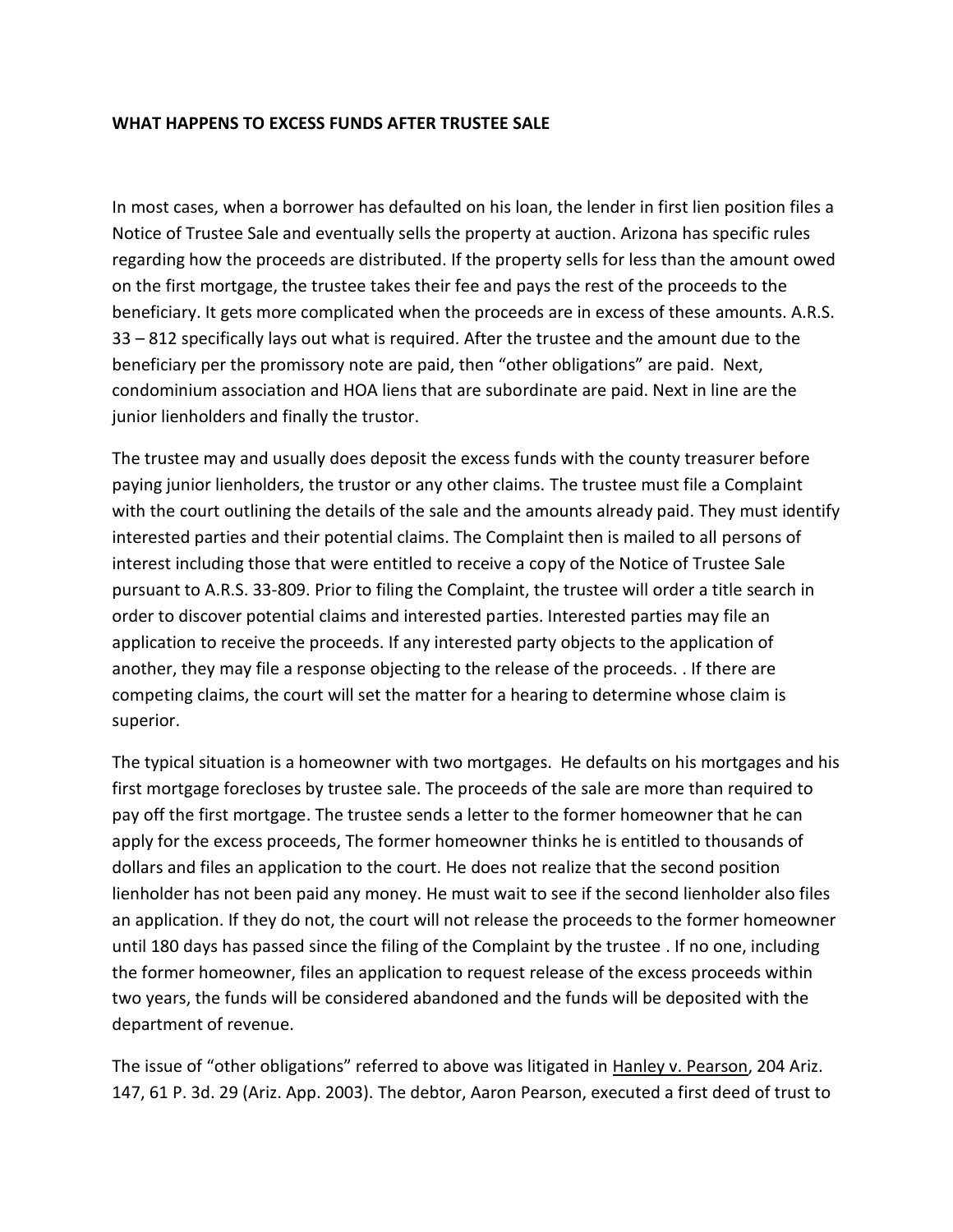World Savings and Loan Association and later a second deed of trust to John Pearson. The first deed of trust required the debtor to pay the assessed real estate taxes. Debtor did not pay the taxes or his mortgage payments. World Savings foreclosed. Linda Hanley purchased the property at the trustee sale for more than debtor owed to World Savings per the terms of the promissory note. There was a tax lien on the property for almost \$3000.00. Tax liens, with few exceptions, are superior to other liens per A.R.S. 42-17153. Hanley objected to paying the taxes, alleging that they should be paid from the excess proceeds and deducted from the amount received by the second lienholder because she alleged they were "other obligations" pursuant to A.R.S. 33-812 (A) (3). World Savings had not paid the taxes and therefore was not asking for reimbursement. The court held that the purpose of the statute was to permit lenders to recoup funds they advanced on behalf of the debtor, and rejected Hanley's argument.

At the time this case was filed the statute read slightly differently. It did not specifically state that other obligations were those actually paid by the beneficiary before the trustee sale. It only referred to other obligations described in the deed of trust. The legislature must have realized that this part of the statute was unclear and made the necessary revision.

Certainly if there had not been excess funds, Hanley would have been liable for the taxes. Her argument was that they should be paid out of the excess funds and subtracted from the amount paid to the second lienholder. The court decided that permitting payment of the taxes from the proceeds could result in a change in the order of payment required by the statute.

Another issue that arises is whether a subordinate lienholder can sue the debtor or guarantor, if the lienholder has been paid part of his debt from excess proceeds after trustee sale. In the case of Long v . Corbet, 181 Ariz. 153, 888 P. 2d 1340 (Ariz. App. 1995),Leo Corbet, the guarantor asserted that he was protected by A.R.S. 33-814 (G). This anti deficiency statute precludes the lender from suing for deficiency after trustee sale if the property is 2.5 acres or less, a one or two unit property that has been utilized as a dwelling. The first position lienholder conducted the trustee sale. The second mortgage held by W. D. Long was not a purchase money loan. Therefore the anti deficiency statute did not prevent him from suing on the note. The lien held by Long was extinguished by the trustee sale. If there had been no excess proceeds, there is no reason to prevent a lawsuit by Long. The argument by Corbet that receipt of the excess proceeds was an election by Long to collect per the terms of his lien and therefore waive his right to sue was rejected by the court. Arizona law requires that Long waive his lien rights if he elects to sue for on the note. Long did not waive his lien rights. He was stripped of them by the trustee sale conducted by another lender.

Now that property values are rising, the instances of excess proceeds after trustee sale are increasing. It is helpful to know how the process works so the opportunity to receive excess funds is not lost.